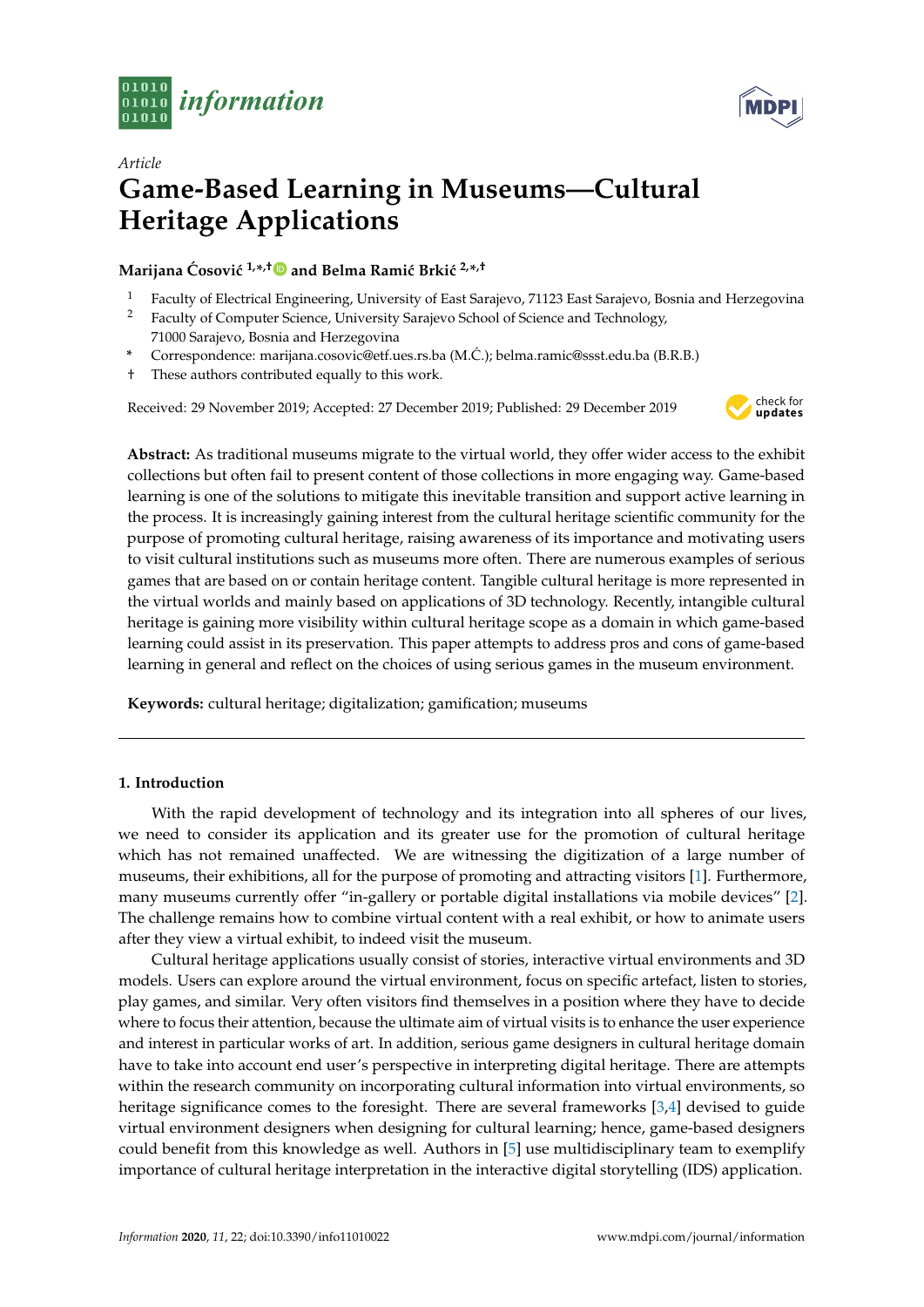The process of learning in the full swing of the digital age has taken on different forms in comparison to the non-digital age. In general, learning encompasses problem solving, decision making and critical thinking. Playing could enhance learning and challenge creativity through imagination, exploration and collaboration. Digital age learners (DAL), observed in [\[6\]](#page-9-5), have experienced cognitive style changes manifested as parallel versus linear processing of the information, preferring graphical over textual context, accessing information randomly versus incrementally, and prefer twitch speed over conventional speed. Their sense of connectedness is prevailing over acting alone, activity mode is preferred over passive one and they are often willing to put priority on exploring of play and fantasy in contrast to work and reality. DALs view technology as integral part of their life. While keeping all the aforementioned in mind, preserving cultural heritage would eventually depend on DAL generation as they would be the ones to bear the transfer of knowledge to future generations.

Plass et al. [\[7\]](#page-9-6) find that the combination of cognitive, motivational, affective and sociocultural perspective is necessary when designing serious games for learning. Arguments based on which such games are considered effective learning platform according to the same authors encompasses player motivation, engagement, adaptivity and graceful failure. Although substantial research is present in the fields of training and education, cultural heritage domain could benefit from studies related to evidence of long-term learning as oppose to short-term entertaining aspect of serious games. In order to produce evidence of the value that particular serious game has on learners we need comprehensive evaluation studies. Hamari et al. examine the effectiveness of game-based systems by creating unified framework in which empirical evidence for arguments supporting learning process via serious games varies greatly [\[8\]](#page-9-7). Oprins et al. [\[9\]](#page-9-8) propose a practical model also to examine the effectiveness of serious games and their practicality. Authors use methodology that can be applied to different audiences, tasks and domains hence attempting to create generic framework for serious game assessment.

The most simple and obvious yet most powerful reason to bring serious games into museums is to motivate and engage the visitors of the museums in learning new material through amusing and informative activities. One of the ways in which this could be realized would be looking at potential visitors age group and assessing the benefits and detriment of each age group. For example, digital games, when introduced into elementary school classrooms, have shown to be a great motivator for learning especially amongst boys [\[10\]](#page-10-0). Furthermore, Beavis et al. did a pilot study with the educational game "The Voyage" to see if "curriculum-focused museum programs that synthesize game-playing with on-site experiences" encourage education and knowledge acquisition. Initial teacher feedback was very positive and supportive of the research direction [\[11\]](#page-10-1). On the other hand, use of digital games as a tool for health improvements in elderly population [\[12\]](#page-10-2) has proven to have beneficial effects especially on their cognitive health although seniors might show lack of initial motivation in performing such tasks.

Both tangible and intangible cultural heritage are subject to various safeguarding conventions, and the recent focus on intangible cultural heritage has been one of UNESCO's priorities. This is an attempt to preserve cultural diversity in the cultural domain affected by globalization. Furthermore, European Union has funded a number of research projects related to virtual museum such as MU.S.EU.M [\[13\]](#page-10-3), V-MUST.NET [\[14\]](#page-10-4), i-MARECULTURE [\[15\]](#page-10-5), ViMM [\(http://www.vi-mm.eu\)](http://www.vi-mm.eu) and similar. The aim is to create a network of Virtual Museums that are "educational, enjoyable, long-lasting and easy to maintain" [\[16\]](#page-10-6).

Game-based learning and in general, serious games, represent an attempt in contributing to the preservation of both tangible and intangible cultural heritage by raising awareness of its importance. They are an attempt to bring cultural heritage closer to a younger user population through interesting, interactive and educational content. One of the ways in which we promote cultural versatility is by employing modern technologies in cultural heritage domain. By exposing younger generations to cultural heritage through a familiar medium, we are attempting its preservation. Hence, survival of cultural heritage relies on, amongst others, the very same technology that affected globalization and initiated a loss of cultural individualism through group identity creation. We do not argue that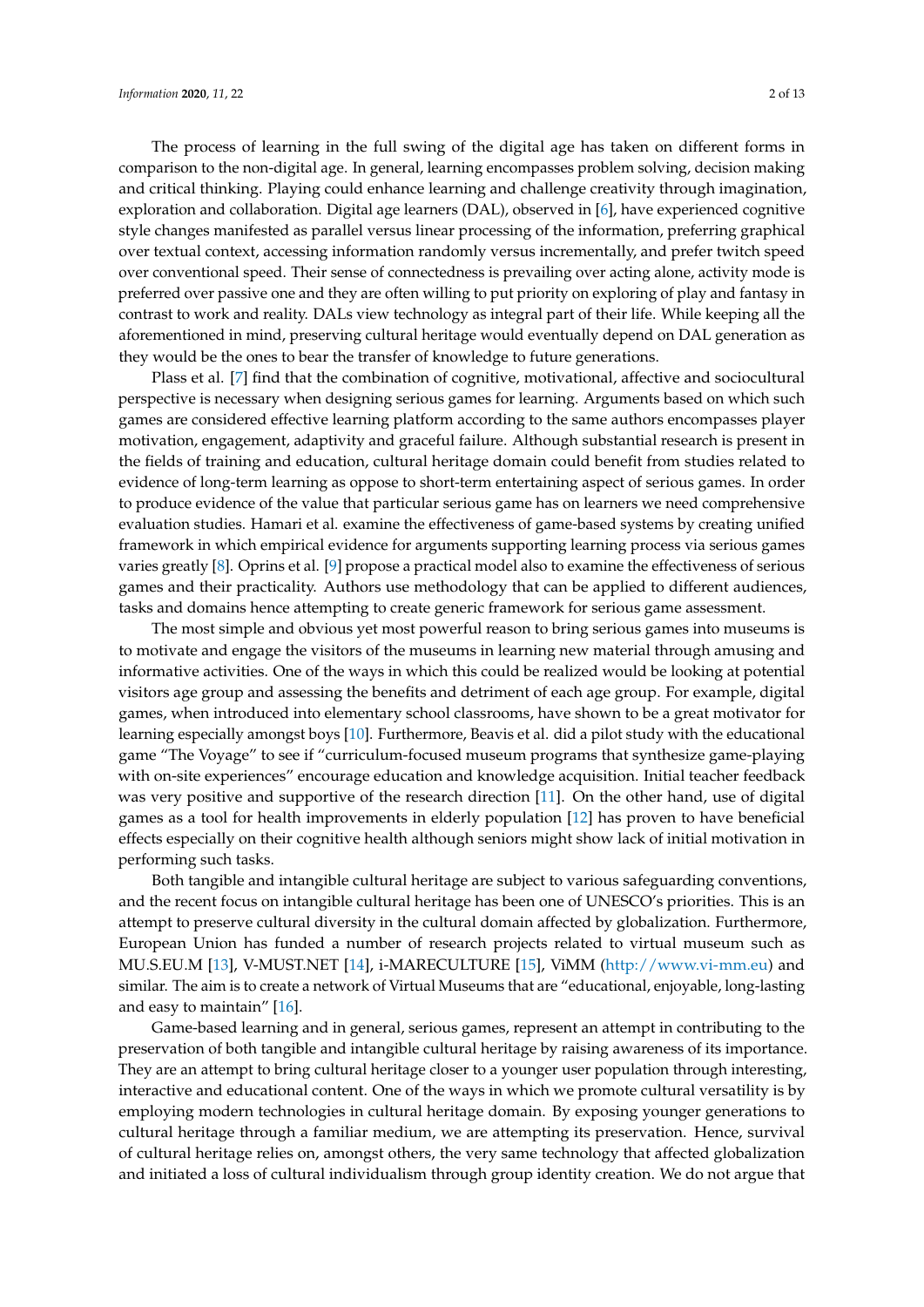technology will replace the human interaction but rather it can assist with transfer of knowledge in cultural heritage domain.

Authors in [\[17\]](#page-10-7) recognize the importance of serious games usage for preservation of intangible cultural heritage. They differentiate three categories as shown in Figure [1,](#page-2-0) namely, cultural awareness, historical reconstruction and heritage awareness and they assess available serious games in those domains as well as their educational objectives. In addition to knowledge behind traditional skills, cultural awareness category encompasses oral traditions and expressions as well as habits related to nature and world in general. Various ancient cultures are explored through serious games [\[17\]](#page-10-7) and allowed users to observe their influence on the contemporary cultures or simply be aware of the historical events, processes, or even entire periods in human history. In addition, users could explore contemporary cultures prior to travelling by means of serious games whether that be related to architectural or natural environment. Depending on a design of serious game it could provide future traveller virtual exposure to chosen culture enriched with plethora of cultural tasks such as language, music, dance, religious ceremonies, customs, and similar. Considering constant advancement in the technology both entertainment and serious games are becoming more powerful and appealing to consumers, with one major difference being that serious game industry has emerged as vision to use technology and activities contained in entertainment games and apply it to non-entertainment fields.

<span id="page-2-0"></span>

**Figure 1.** Categorization of serious games' domains.

Visual versus text presentation of the new content is well researched subject with visual education being more powerful as well as allowing learners to accomplish learning goals in shorter time. Application of game-based learning in museum environment is gaining visibility within research community and their cumulative attempts are on the rise through diverse implementations. Goal of this paper is to systematically present advantages and disadvantages of game-based learning in general and find proof within game-based learning examples already implemented in the museums.

#### **2. Pros—Game-Based Learning (Digital Content)**

A growing body of research is looking at integrating cultural heritage content into game-based learning due to the proven positive effects of games on learning [\[18–](#page-10-8)[21\]](#page-10-9). The pillars of game-based learning are safe practice, experimental learning and interaction. User is engaged in a stimulating environment and rewarded for the accomplishment. According to Buckland and Hendrix, "a game's purpose may be formulated by the user or by the game's designer" [\[22\]](#page-10-10). Paliokas et al. [\[23\]](#page-10-11) believe that serious games can "link directly the museum content with target user groups and fulfil their educational needs" because they are designed to "complement, enhance, or augment the museum experience". Furthermore, gamified learning environments are identified as the most popular approach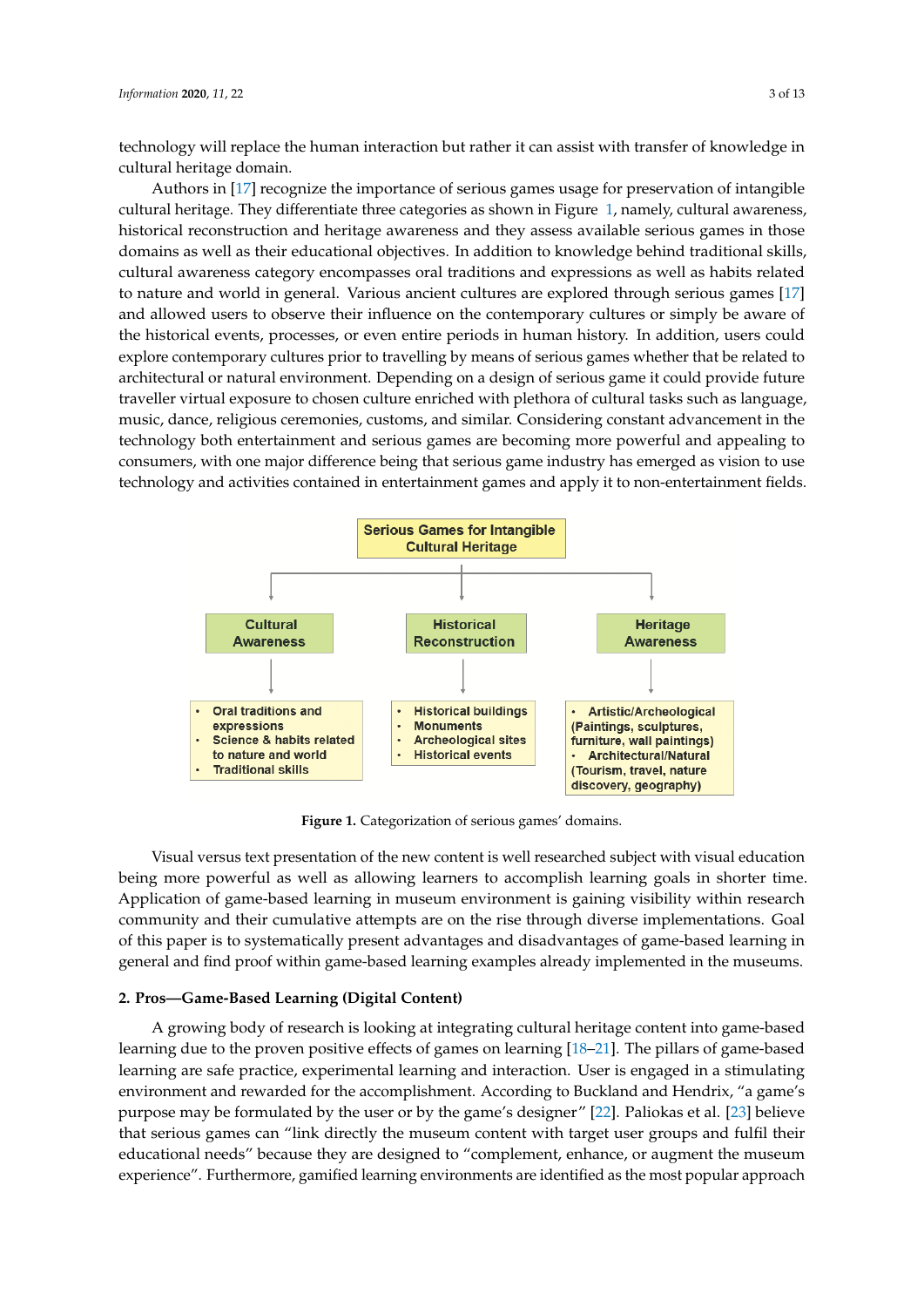in servicing museum visitors where technology is seen as an "attractive and effective medium to interpret solid knowledge into pleasure information [\[23\]](#page-10-11).

There are numerous research reports exploring the development, implementation and evaluation of cultural heritage serious games [\[17](#page-10-7)[,23–](#page-10-11)[29\]](#page-11-0). Furthermore, Schaller makes specific recommendations for designing games for museums, an approach applicable to any culture heritage application [\[28\]](#page-10-12). Hanes et al. show the model to be used in presenting heritage content within serious and commercial games [\[30\]](#page-11-1). The authors illustrate possible design parameters of how "the heritage instructional content can be manifested within the game". In the later work [\[31\]](#page-11-2), same authors propose a novel methodology possibly useful to educators enhancing existing video games based on heritage content as well as serious game designers in cultural heritage domain. According to presented methodology authors use activity theory (historical activity context) to guide the design of serious games, based on pre-defined heritage instructional content.

Analysing relevant literature, peer-reviewed articles, research studies and their findings, we identified the following as positives of game-based learning in museums: motivation and engagement, team work, instant feedback and creativity enhancement. Therefore, they will be discussed in more detail in the following sections through the examples available. In addition, pros of game-based learning discussed in following subsections are observed and categorized according to specific aspects (facilitating factors) presented in Table [1.](#page-3-0)

<span id="page-3-0"></span>

| Pros:                            | <b>Facilitating Factors:</b>                                                                                                                                               |  |  |
|----------------------------------|----------------------------------------------------------------------------------------------------------------------------------------------------------------------------|--|--|
| <b>Motivation and Engagement</b> | Simple vs. complex game design<br>Multi-modality design<br>Cross-platform gaming technologies for building personal exhibits<br>Incentive structures (rewarding mechanism) |  |  |
| Possibility of Team Work         | Multi user virtual environment                                                                                                                                             |  |  |
| <b>Progress Assessment</b>       | Prompt positive/negative feedback<br>Graceful failure<br>Simultaneous multiple incentive structures<br>Instantaneous/delayed feedback                                      |  |  |
| <b>Creativity Enhancement</b>    | Expert team utilization for methodological approach of creative idea production<br>Well defined learning objectives<br>Entertainment appeal                                |  |  |

**Table 1.** Categorization of positive aspects and facilitating factors of game-based learning.

## *2.1. Motivation and Engagement*

According to [\[32\]](#page-11-3), simple games could motivate visitors in learning process of desired content while more complex mechanics of the games temper motivation through mastering discrete steps leading to the major goal. Design of the game allows for a new point of view in exploring the content of the cultural heritage material presented. Recently, multi-modal approach has been used in serious games design in order to motivate visitors and enhance their experience [\[33\]](#page-11-4). For example, a player can inhabit a character of interest while going through a historical process. Game could be designed keeping in mind level of fitness of players hence, integrating physical activity in order to promote movement [\[34\]](#page-11-5).

The Synthesis virtual museum provides players a possibility of creating their own exhibits using cross-platform gaming technologies [\[35\]](#page-11-6). The "Alt-Segeberger Burgerhaus" virtual museum application allows computer based exploration of the exhibits. Using HTC Vive Virtual Reality System, users can immerse into the virtual 3D museum [\[36\]](#page-11-7). Users can also build and display their own collections in the Tech Virtual museum by Second life [\(www.thetechvirtual.org\)](www.thetechvirtual.org). They are offered two kinds of museums: "the virtual versions of real-life museums and museums completely designed and conceived for Second Life". Furthermore, the Acropolis Museum offers a variety of content through the website [\(www.theacropolismuseum.gr\)](www.theacropolismuseum.gr). During the virtual visit of "Athena, the Goddess of Acropolis", users can "navigate, teleport to points of interest, interact, learn and manipulate the exhibit" [\[16\]](#page-10-6).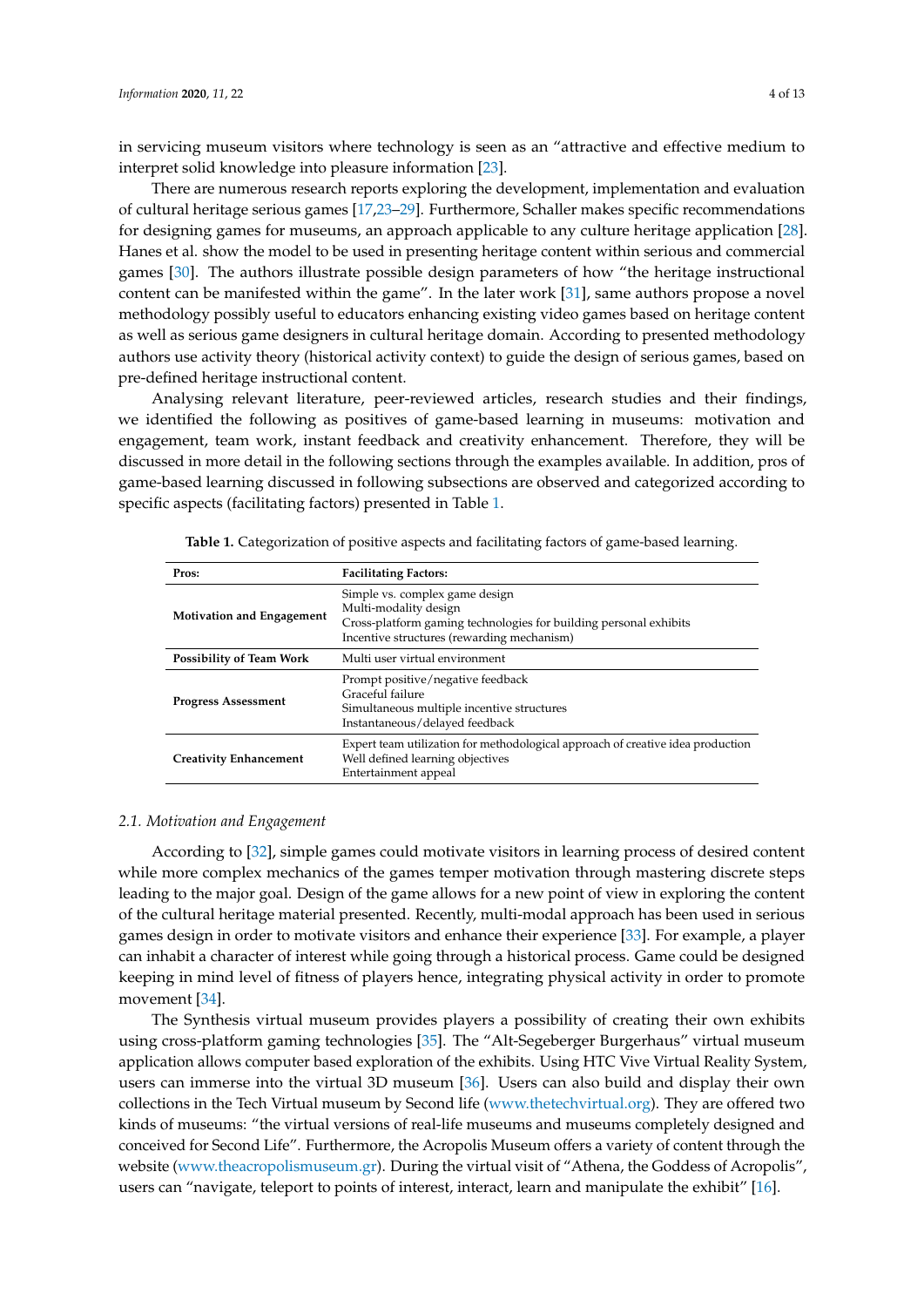MoMap represents an interactive gamified app for the Athens University Museum of Mineralogy and Petrology that motivates visitors to focus on the details of the exhibits by asking them to collect specific points using the NFC (near field communication) technology [\[2\]](#page-9-1). The NFC stickers are positioned next to specific artefacts across the museum to replace physical information labels which are considered as "boring" and "unattractive". Alongside the tour, visitors are prompted to observe the exhibit, collect points and share their experience using devices like smart phones or tablets. Research results show that visitors enjoyed the museum visit using MoMap app because they observed the art work more carefully.

## *2.2. Possibility of Team Work*

Serious games are used and proved to be beneficial for emphasizing teamwork. Application fields vary from education, health, training, management, military etc. Authors in [\[37\]](#page-11-8) performed extensive case-study in the field of education with nine thousand elementary and high school students from various countries. The study showed that use of serious games based on multi user virtual environments (MUVE) in learning tasks can encourage collaboration even in formal education in which success is still measured as individual accountability in spite the fact that DAL's are collaborating amongst themselves in every other aspect of their existence. Game-based learning has been used in improving collaborative and team work skills in higher education as well [\[38\]](#page-11-9). MUVE-based serious games have been used for teaching and practising real (contemporary) sports [\[39\]](#page-11-10) to teaching traditional sports [\[40\]](#page-11-11) belonging to intangible cultural heritage and as such are invaluable and a matter of preservation attempts.

Due to globalization, large corporations often have teams dispersed on several location within one country, multiple countries or even continents. In order to have a sense of team amongst the collaborators team building techniques are resourcing to serious games for development of communication and problem-solving skills amongst employees. Hence multi user virtual environments in parallel with serious games are used for virtual team building [\[41\]](#page-11-12). The work presented in [\[17\]](#page-10-7) classifies the games in cultural heritage into mini games that are part of interactive exhibitions used for audience engagement, mobile applications for museum with a reward/engagement mechanism, simulations of historical events, adventures, and role-playing games. Some of the categories, such as mini games, have low learning content, while the Playing history game is due to well-presented and high-volume content implemented in the school system. The multi-player architecture game, whether it be with low or high learning content, allows simultaneous play of several visitors creating a foundation for teamwork [\[42\]](#page-11-13).

#### *2.3. Progress Assessment—Instant Feedback*

Progress assessment of game-based learning is entwined within the game itself and is integral part of it. The intelligent tutoring system [\[43\]](#page-11-14) is one viable solution. Feedback on player's performance is designed as either positive following success or negative following the failure event and it should be intrinsic and prompt. The term "graceful failure" is emphasized as the learning process does not consist of successes alone but failures as well from which player, upon receipt of adequate feedback, can work on correcting the weaknesses and further improve. Negative feedback can teach consequences of failure in the safe environment (risk free). To provide realistic experience for players negative feedback design should be non-ambiguous. In addition, feedback system could provide suggestive lead in areas of player's weakness.

One practical concern is that feedback system could inadvertently affect the engagement of the player through interruptions. The majority of peer-reviewed papers examined in [\[8\]](#page-9-7) used points, leader-boards and badges to motivate player moving forward and increase enjoyment and engagement. Multiple incentives are offered to address differences in players' personalities. In case of mini-games feedback is instant and provided after game finishes while for more complex simulation, adventure or role-playing games feedback is realized for the whole duration of the game, spaced according to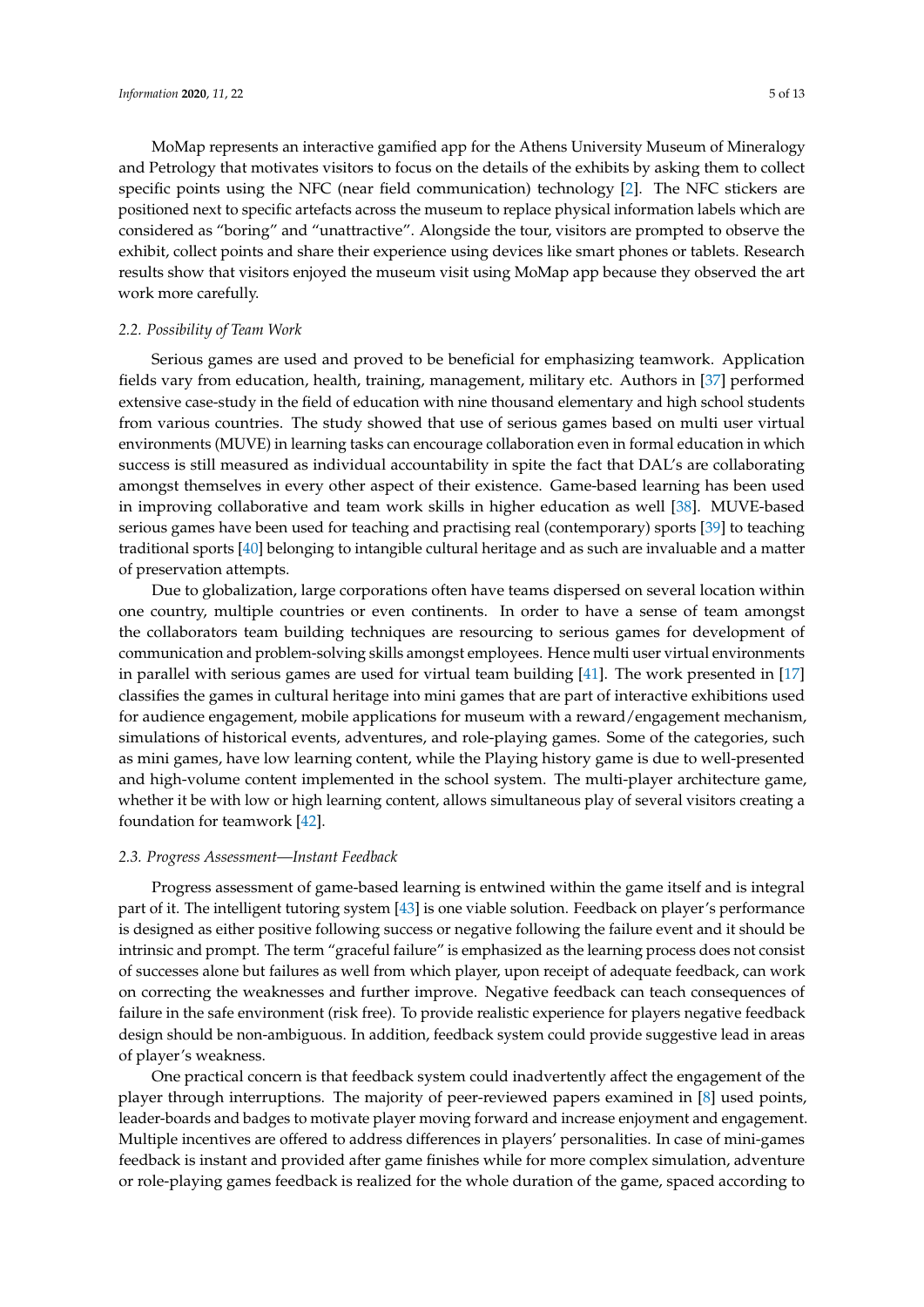the game design. For example, authors in [\[40\]](#page-11-11) present platform for gamification of traditional sports which offer to the player "visual (two avatars side by side), semantic, textual, and score feedbacks".

The instant feedback across cultural heritage game samples explored for the purpose of this research is visible and appreciated as users lose interest quite quickly for a variety of reasons, which we will explore later. Correctly responding on given game-based challenges is one of the motivating factors for users of all ages to continue exploring the provided virtual content.

#### *2.4. Creativity Enhancement*

Design of a serious game is an iterative process that includes experts from, at least, fields of education, art, multimedia, and computer science. In addition, museum environments could use blended learning for enhancement of visitors' creativity by combining curated exhibition with a serious game. Important elements of game design which separate successful games from others are originality and innovation. Producing creative ideas [\[44\]](#page-11-15) that support structure and guide player's exploration is a must but it is difficult to obtain methodological approach. Clear game goal needs to be specified and multiple paths to success need to be provided. Feedback on progress is necessary so player can adjust his performance if needed. Additionally, and perhaps more importantly, the game should have slight entertainment appeal, even with defined learning objectives as outcomes.

Some of the techniques used for creativity enhancement are brainstorming, negative brainstorming, the insights game, mood boards, random words (random input), storyboarding, metaphorical thinking, mind mapping and brain shifter. There is a strong correlation between the number of ideas produced by employing creative enhancement techniques and number of ideas that develop further [\[45\]](#page-11-16).

#### **3. Cons—Game-Based Learning (Digital Content)**

Although a large number of scientists are researching the impact of technology and its application in education and/or learning, Parette et al. claim that we should move from this question and focus on how to integrate it in childhood education curriculum in a "developmentally appropriate manner" [\[46\]](#page-11-17). However, learning by gaming is still not recognized by formal educational systems. This is especially true in low- and middle-income countries. Furthermore, serious games for museums are relatively new concept and little is known about the current trends and use of such applications. They require game mechanics, aesthetics, educational results, and museology features all in one [\[23\]](#page-10-11). How much each of these items is represented in the final product may also affect the complexity of the game itself, so it can be either too simple or too complicated [\[47\]](#page-11-18). In addition, the games are usually customized and although there are efforts in promoting re-usability it is provided locally whether that is particular game engine offering reusable software objects or various platforms concentrating on user interface objects and templates only [\[48\]](#page-11-19).

Two examples using similar approach to previously explained MoMap gamified app [\[2\]](#page-9-1) are the Wolfsoniana Museum [\(www.wolfsoniana.it/en/index\)](www.wolfsoniana.it/en/index) and the British museum called "British Museum Guide" [\(www.museumtourguides.com/british-museum-app\)](www.museumtourguides.com/british-museum-app). The "Wolfsoniana" android application allows visitors to scan NFC tags and quick response code (QR Code) markers to gain more information about the exhibit [\[49\]](#page-11-20). At the end of the tour, visitors are also offered to play a knowledge game where they are asked to visually match objects together based on the previously acquired information. With the increased number of experimental studies reporting the positive learning effect of cultural heritage games, it is interesting to note that they "do not provide clear definition of the learning effects and how it is measured" [\[23\]](#page-10-11).

The British Museum Guide mobile application offers similar interface including "an interactive map of all floors, a virtual walk to the top galleries and high-resolution images of the objects" [\[2\]](#page-9-1). Visitors are given an Android tablet to walk around and learn about the exhibits. This is followed by a multiple-choice quiz game with no visual cues. In both of these examples, technology is used as a way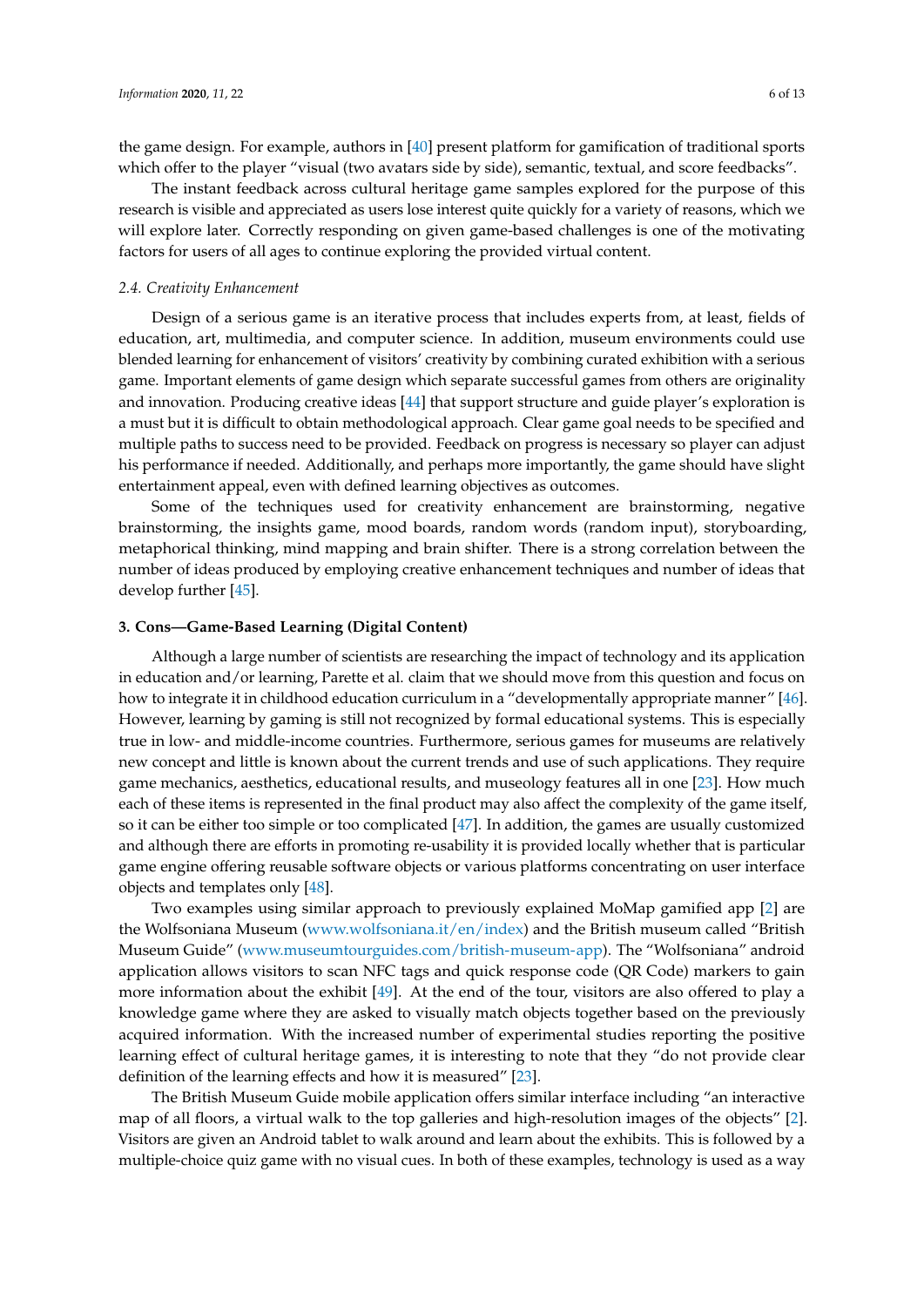of acquiring more information rather than bringing the visitor closer to the exhibition using a gamified experience.

Virtual museum for the Stoa of Attalos in Athens consists of two separate parts: virtual museum of the exhibits of the Stoa of Attalos and specialized virtual museum of the Stoa "which conveys the information about the wine production and trade routes in the Eastern Mediterranean basin" [\[16\]](#page-10-6). Unfortunately, apart from describing the content and interface development, the paper did not present any user evaluation.

Antiniou et al. [\[26\]](#page-10-13) have identified a gap in methodology for designing games for different spaces of cultural heritage. They reported this process of designing as being "multi-factorial" and "complex". It is for this reason that they are proposing a model for cultural heritage game description and defining three categories of characteristics that can be used: "the game characteristics, the player/visitor characteristics, and the organization characteristics" [\[26\]](#page-10-13). The authors believe this model will provide basis for standardizing description of cultural heritage games. However, only one game has been tested, which prevents us from reaching a concrete conclusion about the usability of the offered model.

These are just a few examples of intensive use of virtual content with no concrete results, namely detailed evaluation and follow-up research. Furthermore, some of the cons (identified by analysis of the relevant literature) that we will explore in more detail through examples are: attention span, cost of game and virtual content development, and evaluation of progress through the achievement of set goals.

#### *3.1. Possible Decrease in Attention Span*

Attention is a mechanism that determines what part of the scene we focus on and what we ignore [\[50\]](#page-11-21). Attention, besides being able to focus our gaze on a particular object, can also narrow our view area or make it wider [\[51\]](#page-11-22). Usually, the focussed area is small and if there is a certain movement involved, it is even smaller. In fact, in 1907 Bálint stated that "It is a well-known phenomenon that we do not notice anything happening in our surroundings while being absorbed in the inspection of something; focusing our attention on a certain object may happen to such an extent that we cannot perceive other objects placed in the peripheral parts of our visual field, although the light rays they emit arrive completely at the visual sphere of the cerebral cortex." in [\[52\]](#page-12-0) and also in [\[53\]](#page-12-1). A decrease in attention span represents a common problem in most research studies. Beside physical limitations, there are also limitations with regard to memory and attention overload, since according to [\[54,](#page-12-2)[55\]](#page-12-3), we can only store up to five different "chunks" of information in visual short-term memory.

Vayanou et al. proposed a storytelling game called "Find the Artwork behind the Story!" where they observed the development of the group experience and explored its demands and affordance [\[56](#page-12-4)[,57\]](#page-12-5). The game was designed for groups of visitors who received physical materials such as fabric game boards, post-its and pens. In their subsequent research, the authors designed a mobile game and replaced physical materials with mobile phones that visitors own [\[58\]](#page-12-6). Players were given two roles: "Storyteller" and "Voter" and several stages of the game: story making, storytelling, voting, explanations and scoring. Visitors (players) experience interactive live performance in a cultural institution setting. Player focus shifts between the "physical world, the personal mobile screen and the co-players" [\[58\]](#page-12-6). They identified that users were most likely to be overwhelmed if too many artworks were introduced simultaneously at the beginning of the game. However, they did not specify the exact number to use as a reference for future studies. Nevertheless, this paper serves as a good starting point in tackling the issue of multiple visits to museums which remains a lasting goal of all cultural heritage institutions.

The serious game "Admotum" was created as part of the 2014 Keys to Rome exhibition held simultaneously in Rome, Alexandria, Amsterdam and Sarajevo, with the aim of presenting the Roman Empire with a combination of museum collections and digital content [\[59\]](#page-12-7). The users participated in a treasure hunt involving objects from all four participating museums. All objects are described by storytelling of virtual characters. However, complete immersion of users has not been achieved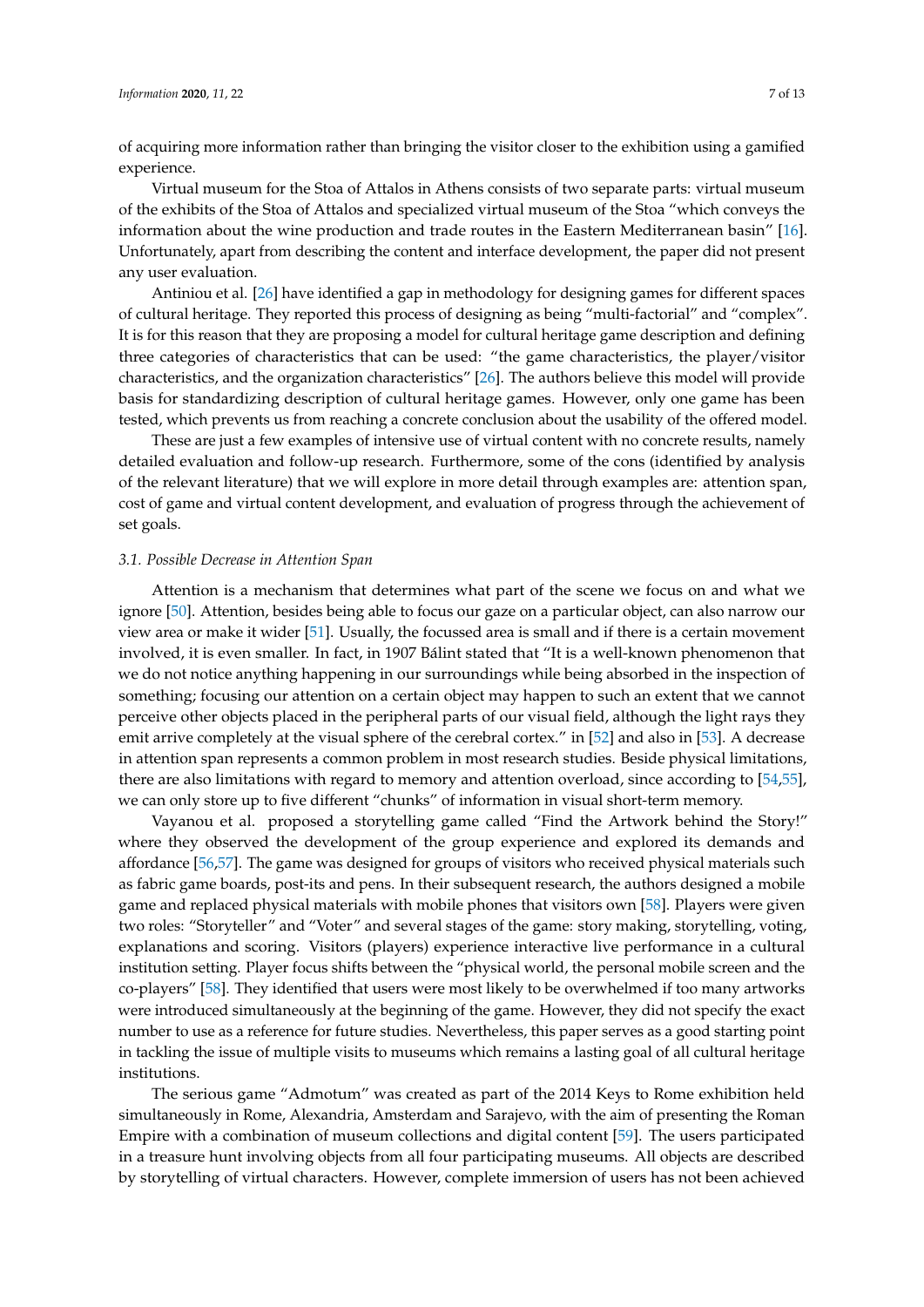because users were so engaged with the not-so-simple gesture-based navigation and therefore failed to convey valuable information about the historical context of the heritage object or site.

#### *3.2. Cost*

Storytelling is an important form of information presentation. Facilitating interactive storytelling requires a significant amount of man-hours as well as advanced and adequate equipment of strong processing power. Producing all the content without the user viewing it is a huge waste of time and resources. For example, in the "White Bastian" IDS application [\[60\]](#page-12-8), users failed to perceive all stories due to their inability to orient themselves in an interactive virtual environment.

It is for this reason that Rizvic et al. have proposed a new IDS method that will include "motivation factor for users to view the whole offered content" [\[5\]](#page-9-4). The method was designed by an interdisciplinary team of experts from computer science, visual arts, film directing, literature, psychology, and human computer interaction. These experts offered "concepts, structure and elements which an IDS presentation needs to contain in order to achieve maximum level of user immersion and offer the most satisfactory edutainment experience"[\[5\]](#page-9-4).

Due to purpose beyond entertainment but stemming from entertainment games, serious games lag in financial and human resource infrastructure to be fair competitor with high-end (dominant) entertainment systems. Although cultural heritage game development is nowhere near as expensive as entertainment games development, one cannot help but wonder if investing more and possibly achieving commercial character, would result in more sound research, increased user knowledge and increased cultural heritage awareness. This is also confirmed by Mortara et al. [\[17\]](#page-10-7), who claim that since 2000, more attention has been paid to the design and/or beauty of graphic elements because games should look like games rather than "just educational tools with weak game dressing".

#### *3.3. Evaluation of Progress—Translation of Game Progress into Fulfilling Objectives*

Each game has some predefined goal and message for the audience. According to Paliokas et al. systematic mapping study results, these messages are grouped as follows: educative, informative, persuasive, and subjective [\[23\]](#page-10-11). The distinction between categories depends on "intent criteria and not exclusively on the content of the game". 83.33% of reviewed games are educative/informative, 13.51% persuasive and only 8.11% were considered as subjective.

However, while empathy with the game character and plot might be considered valuable and useful in understanding the broader content of the game, the cultural heritage component, other people's feelings, emotions, and the like, the authors did not offer a methodology for translating this into game-play [\[17\]](#page-10-7). The example of empathy can be seen in an *Ngā Mōrehu* first-person shooter (FPS) game from the Te Papa Museum in Wellington, New Zealand where a FPS character cannot be called by the traditional Māori name in school. Instead, the player is shown the following message: "You were born on the dawn of the Maori New Year. Nanny Ira named you after the star cluster Matariki. ¯ Miss Marple cannot pronounce your name properly. She calls you Martha anyway." [\[29\]](#page-11-0). The intent of the game is to play with emotions and through affective design make the player experience the history of New Zealand. Whether the user experienced the game the way the creators wanted it remains unclear and undefined. Salen and Zimmerman [\[61\]](#page-12-9) believe that how a game will be perceived ("felt") cannot be controlled. However, the existence of such data could help museums acquire knowledge on how their stated goals are understood by visitors.

#### **4. Conclusions**

Due to development of information and communication technology the world's technological capacity to store information sky-rocketed. Cultural heritage domain is represented with small but visible market share. Improvements in data acquisition, storage and analysis allow for large amount of data to be available for researchers in cultural heritage. One of the application fields used in cultural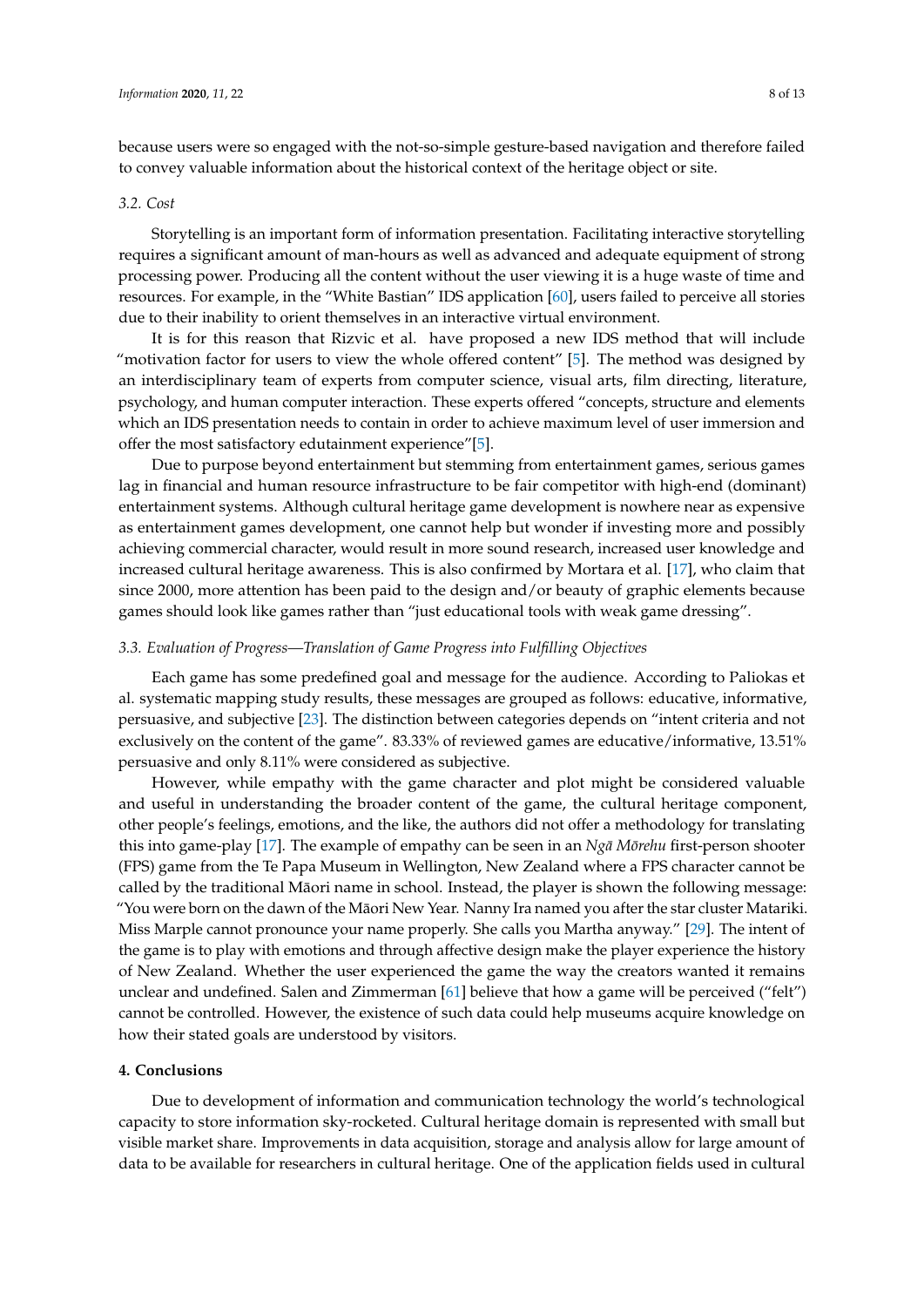heritage is game-based learning which although growing is still not widely accepted process. It is, amongst others, used for cultural heritage preservation tasks and has immediate use in museums.

Globalization trends allow for increased mobility and individual exposure to different cultures, and at the same time jeopardizing preservation of its uniqueness. Safeguarding bodies, research community and to a lesser extent entertainment industry are combining their efforts on preserving cultural versatility. UNESCO's "Declaration on responsibilities of present generations towards future generations" states that we all share responsibility to identify, protect and safeguard the tangible and intangible cultural heritage of all humankind by preserving cultural diversity. Development of web technologies allow cultural heritage organizations, such as museums, to have their content available to anyone on-line, in hopes that each museum being a possible point belonging to an interconnected cultural heritage web for future generations of humankind. Such initiative already exists in Europe through projects initiated by EU.

The intangible cultural heritage of the world encompasses huge amount of data that require structure and authentic presentation to the public. In addition, digital-age learners are capable of perceiving information in accordance with proven cognitive style changes, hence game-based learning emerges as a viable solution. The educational benefits have been reported and reflected in visitors' knowledge of the multimedia content presented within museums being an ideal environment for experimenting with unconventional learning.

Although game-based learning has been identified as a successful method for gaining knowledge, it can be concluded from the literature reviewed that each research team works separately, and therefore there are no teamwork results globally. Each research project is based on a specific Museum or part of the exhibit (historical event, specific artefacts, and similar) and the results obtained are not applicable globally or guidelines for such implementation are not visible within the reviewed papers. We need to move away from such research and focus on creating uniform guidelines and methods for game-based learning in museums. Such research will definitely lead to standardization of museum content and a focus on the knowledge, as we currently lack evaluations conducted after attending museum-school educational programs based on video games.

The main contribution of the paper is the identification of the advantages and disadvantages of game-based learning in museums. These have been discussed and analyzed in more detail through the available examples. The main outcomes are presented in Figure [2.](#page-9-9) It should be noted that, in addition to the above, we identified game logistics as a disadvantage and content differentiation as an advantage, however, due to the lack of specific examples and evaluations, we could not include them in this research because no concrete conclusions or assumptions could be made.

Nevertheless, we presented examples of serious games that have been implemented and tested but have failed to identify a unified framework that could be used for design and development of serious games applied to the cultural heritage domain. In addition, further research is required to explore the real effects of serious games on cultural heritage learning, as to our knowledge no standardize evaluation methods exist. As stated earlier, there exists virtual content in the museums, but we lack evaluation data and consistency. Therefore, further research must change its focus, attempt to group existing methods, offer unified guidelines for the publication and evaluation of museum content. Moreover, post-evaluation analysis will lead us to new insights and open new research domains.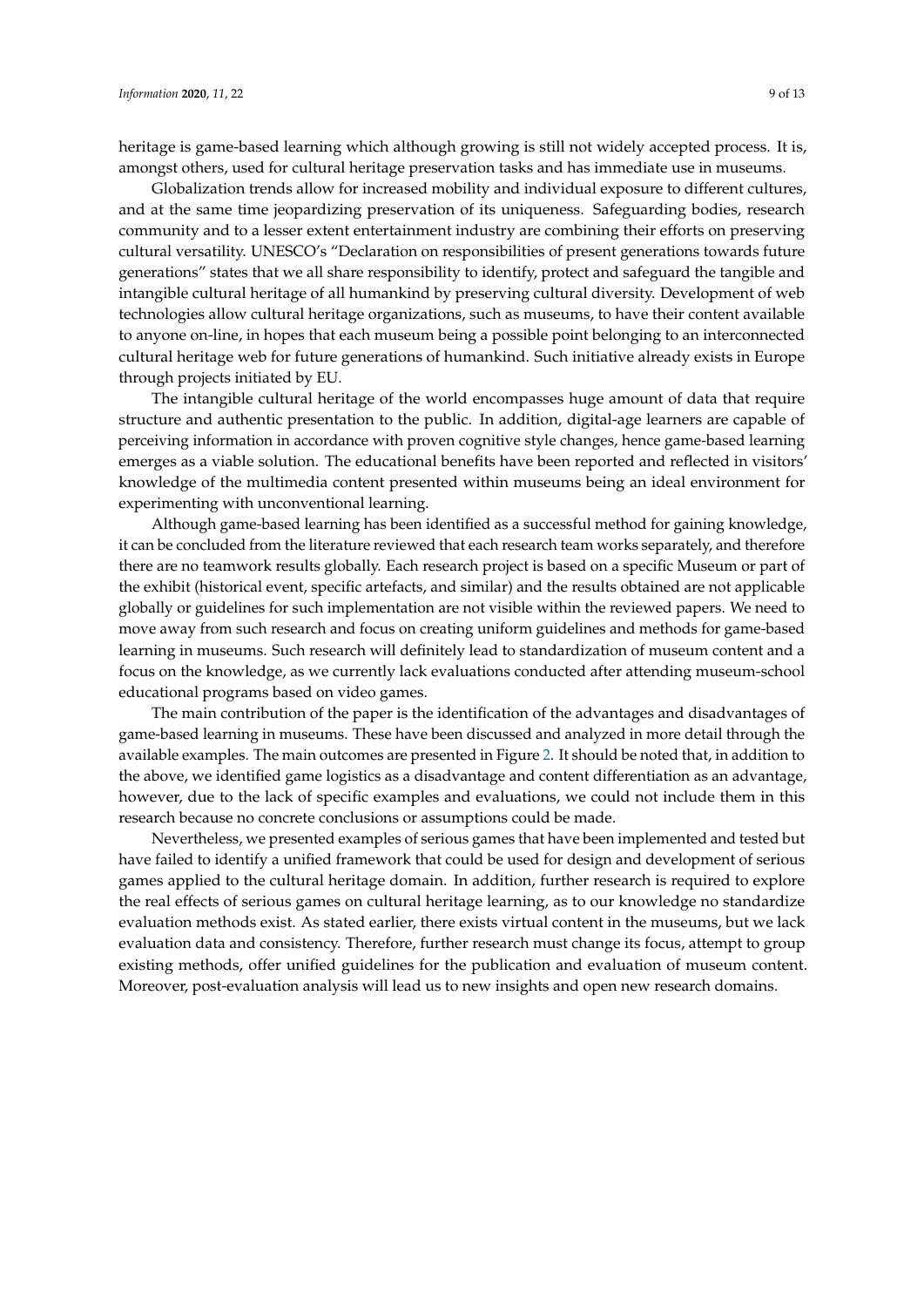<span id="page-9-9"></span>

| Pros:                               |                                                              | Cons: |                                                                       |  |
|-------------------------------------|--------------------------------------------------------------|-------|-----------------------------------------------------------------------|--|
| 1.                                  | Positive effect of games on learning                         | 1.    | No guidelines on how to integrate games in                            |  |
| 2.                                  | User engaged in a stimulating                                |       | education curriculum                                                  |  |
|                                     | environment                                                  | 2.    | Learning by gaming is still not recognized by                         |  |
| 3.                                  | User rewarded for the accomplishment                         |       | formal educational systems                                            |  |
| 4.                                  | Games fulfil educational needs                               | 3.    | Little available knowledge on current trends                          |  |
| Games designed to complement,<br>5. |                                                              |       | and use of applications of serious games for                          |  |
| enhance, or augment the museum      |                                                              |       | museums                                                               |  |
|                                     | experience                                                   | 4.    | Lack of game mechanics, aesthetics,                                   |  |
| б.                                  | Users can immerse into the virtual 3D                        |       | educational results, and museology features                           |  |
|                                     | museum                                                       |       | all in one                                                            |  |
| 7.                                  | Users can build and display their own<br>virtual collections | 5.    | No clear definition of the learning effects and<br>how it is measured |  |
| 8.                                  | Serious games based on multi use virtual                     | 6.    | Designing games for different spaces of                               |  |
|                                     | environment (MUVE) in learning tasks                         |       | cultural heritage is considered to be multi-                          |  |
|                                     | can encourage collaboration (team-work)                      |       | factorial and complex                                                 |  |
|                                     |                                                              | 7.    | Users overwhelmed if too many artworks are                            |  |
|                                     |                                                              |       | introduced simultaneously - attention span                            |  |
|                                     |                                                              | 8.    | Not-so-simple navigation                                              |  |
|                                     |                                                              | 9.    | The cost of developing high-fidelity virtual                          |  |
|                                     |                                                              |       | environments                                                          |  |
|                                     |                                                              |       |                                                                       |  |

**Figure 2.** The summary of the main outcomes.

Author Contributions: conceptualization, M.C. and B.R.B.; methodology, M.C. and B.R.B.; investigation, M.C. and B.R.B.; resources, M.C. and B.R.B.; data curation, M.C. and B.R.B.; writing—original draft preparation, M.C. and B.R.B.; writing—review and editing, M.Ć. and B.R.B.; visualization, M.Ć. and B.R.B.; project administration, M.C. and B.R.B. All authors have read and agreed to the published version of the manuscript. ´

**Funding:** This research received no external funding.

**Conflicts of Interest:** The authors declare no conflict of interest.

## **References**

- <span id="page-9-0"></span>1. Ramic-Brkic, B.; Cosovic, M.; Rizvic, S. Cultural Heritage Digitalization in BiH: State-of-the-Art Review and Future Trends. In Proceedings of the 1st International Workshop on Visual Pattern Extraction and Recognition for Cultural Heritage Understanding Co-Located with 15th Italian Research Conference on Digital Libraries (IRCDL 2019), Pisa, Italy, 30 January 2019; pp. 39–49.
- <span id="page-9-1"></span>2. Andritsou, G.; Katifori, A.; Kourtis, V.; Ioannidis, Y. Momap-An Interactive Gamified App for the Museum of Mineralogy. In Proceedings of the 2018 10th International Conference on Virtual Worlds and Games for Serious Applications (VS-Games), Wurzburg, Germany, 5–7 September 2018; pp. 1–4.
- <span id="page-9-2"></span>3. Ibrahim, N.; Ali, N.M. A Conceptual Framework for Designing Virtual Heritage Environment for Cultural Learning. *J. Comput. Cult. Herit.* **2018**, *11*, 11:1–11:27. doi:10.1145/3117801.
- <span id="page-9-3"></span>4. Rahaman, H. Digital heritage interpretation: A conceptual framework. *Digit. Creat.* **2018**, *29*, 208–234. doi:10.1080/14626268.2018.1511602.
- <span id="page-9-4"></span>5. Rizvic, S.; Djapo, N.; Alispahic, F.; Hadzihalilovic, B.; Cengic, F.F.; Imamovic, A.; Okanovic, V.; Boskovic, D. Guidelines for interactive digital storytelling presentations of cultural heritage. In Proceedings of the 2017 9th International Conference on Virtual Worlds and Games for Serious Applications (VS-Games), Athens, Greece, 6–8 September 2017; pp. 253–259.
- <span id="page-9-5"></span>6. Prensky, M. *Digital Game-Based Learning*; McGraw-Hill Pub. Co.: New York, NY, USA, 2004.
- <span id="page-9-6"></span>7. Plass, J.; Homer, B.; Kinzer, C. Foundations of Game-Based Learning. *Educ. Psychol.* **2015**, *50*, 258–283. doi:10.1080/00461520.2015.1122533.
- <span id="page-9-7"></span>8. Hamari, J.; Koivisto, J.; Sarsa, H. Does Gamification Work?—A Literature Review of Empirical Studies on Gamification. In Proceedings of the 2014 47th Hawaii International Conference on System Sciences, Waikoloa, HI, USA, 6–9 January 2014; pp. 3025–3034. doi:10.1109/HICSS.2014.377.
- <span id="page-9-8"></span>9. Oprins, E.; Visschedijk, G.; Roozeboom, M.B.; Dankbaar, M.; Trooster, W.; Schuit, S.C.E. The Game-based Learning Evaluation Model GEM: Measuring the Effectiveness of Serious Games Using a Standardised Method. *Int. J. Technol. Enhanc. Learn.* **2015**, *7*, 326–345. doi:10.1504/IJTEL.2015.074189.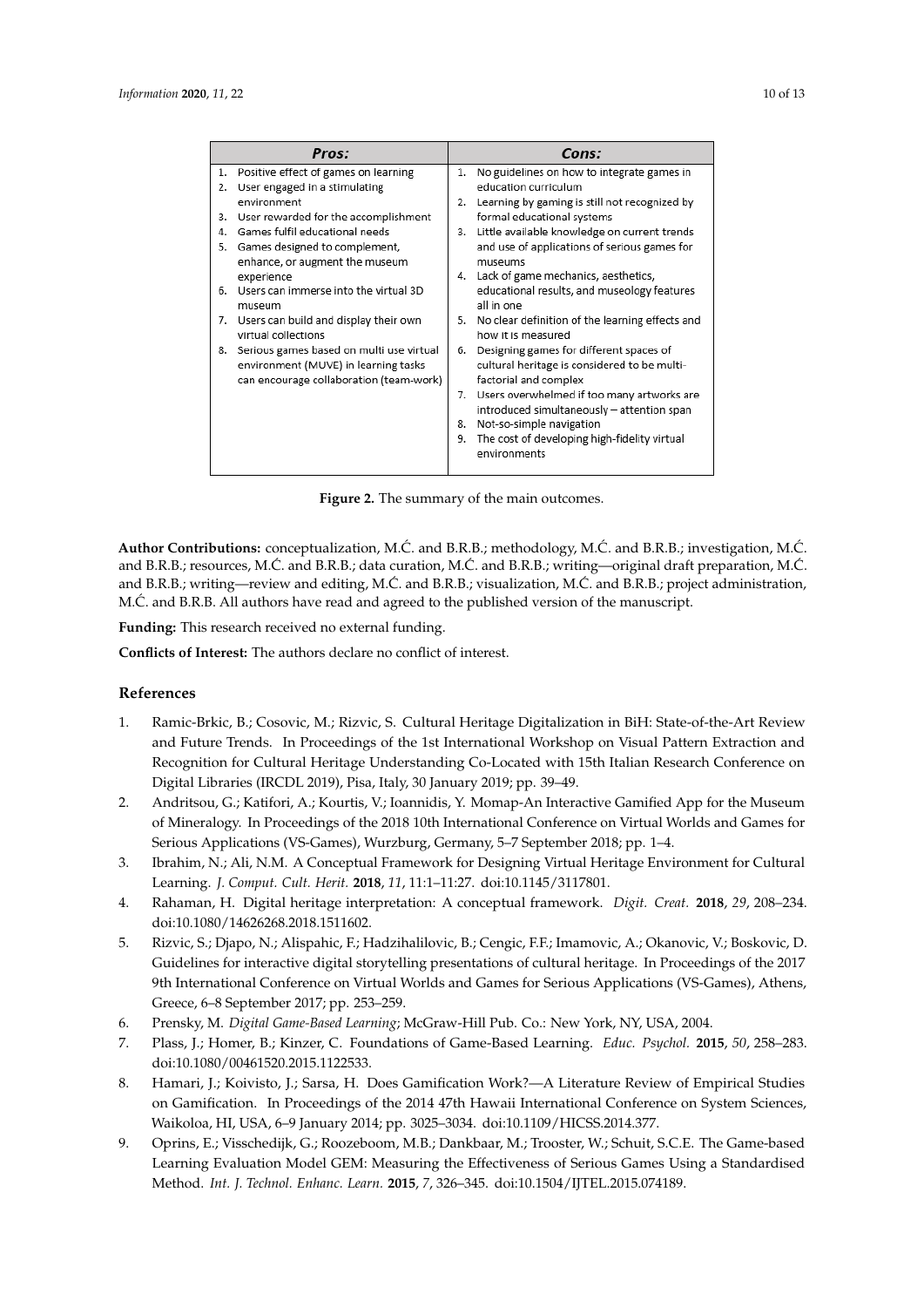- <span id="page-10-0"></span>10. Baek, Y.K. *Gaming for Classroom-Based Learning: Digital Role Playing as a Motivator of Study*; IGI Global: Hershey, PA, USA, 2010.
- <span id="page-10-1"></span>11. Kelly, L.; Bowan, A. Gamifying the museum: Educational games for learning. In Proceedings of the Museums and the Web Asia, Daejeon & Seoul, Korea, 7–10 October 2014.
- <span id="page-10-2"></span>12. Nguyen, T.T.H.; Ishmatova, D.; Tapanainen, T.; Liukkonen, T.N.; Katajapuu, N.; Mäkilä, T.; Luimula, M. Impact of Serious Games on Health and Well-being of Elderly: A Systematic Review. In Proceedings of the 50th Hawaii International Conference on System Sciences, Hilton Waikoloa Village, HI, USA, 4–7 January 2017.
- <span id="page-10-3"></span>13. Euro Innovanet. Beyond the Traditional Museum. In *Character, Profile and Extent of European Virtual Museums*; FMU. S. EU. M. Project: Rome, Italy, 2008.
- <span id="page-10-4"></span>14. Pescarin, S.; Rizvic, S.; Selimovic, D. V-MUST NET-The Virtual Museum Transnational Network. 2011. Available online: [http://www.v-must.net/sites/default/files/SEEDI2011\\_pescarin-rizvic-selimovic-](http://www.v-must.net/sites/default/files/SEEDI2011_pescarin-rizvic-selimovic-NCD21047.pdf)[NCD21047.pdf](http://www.v-must.net/sites/default/files/SEEDI2011_pescarin-rizvic-selimovic-NCD21047.pdf) (accessed on 10 November 2019).
- <span id="page-10-5"></span>15. Bruno, F.; Lagudi, A.; Ritacco, G.; Agrafiotis, P.; Skarlatos, D.; Čejka, J.; Kouřil, P.; Liarokapis, F.; Philpin-Briscoe, O.; Poullis, C.; et al. Development and integration of digital technologies addressed to raise awareness and access to European underwater cultural heritage. An overview of the H2020 i-MARECULTURE project. In Proceedings of the OCEANS 2017-Aberdeen, Aberdeen, UK, 19–22 June 2017; pp. 1–10.
- <span id="page-10-6"></span>16. Skamantzari, M.; Kontogianni, G.; Georgopoulos, A.; Kazanis, S. Developing a virtual museum for the Stoa of Attalos. In Proceedings of the 2017 9th International Conference on Virtual Worlds and Games for Serious Applications (VS-Games), Athens, Greece, 6–8 September 2017; pp. 260–263.
- <span id="page-10-7"></span>17. Mortara, M.; Catalano, C.E.; Bellotti, F.; Fiucci, G.; Houry-Panchetti, M.; Petridis, P. Learning cultural heritage by serious games. *J. Cult. Herit.* **2014**, *15*, 318–325. doi:10.1016/j.culher.2013.04.004.
- <span id="page-10-8"></span>18. Ding, W.; Marchionini, G. A Study on Video Browsing Strategies. Technical Report. 1998. Available online: <https://drum.lib.umd.edu/handle/1903/897> (accessed on 15 November 2019).
- 19. Goldsmith, T.R.; LeBlanc, L.A. Use of Technology in Interventions for Children with Autism. *J. Early Intensive Behav. Interv.* **2004**, *1*, 166–178.
- 20. Boucenna, S.; Narzisi, A.; Tilmont, E.; Muratori, F.; Pioggia, G.; Cohen, D.; Chetouani, M. Interactive technologies for autistic children: A review. *Cogn. Comput.* **2014**, *6*, 722–740.
- <span id="page-10-9"></span>21. Pistoljevic, N.; Hulusic, V. Educational e-book for children with and without developmental disorders. *J. Comput. Educ.* **2018**, 6, 117–141.
- <span id="page-10-10"></span>22. Backlund, P.; Hendrix, M. Educational games—Are they worth the effort? A literature survey of the effectiveness of serious games. In Proceedings of the 5th International Conference on Games and Virtual Worlds for Serious Applications (VS-GAMES), Poole, UK , 11–13 September 2013; pp. 1–8.
- <span id="page-10-11"></span>23. Paliokas, I.; Sylaiou, S. The use of serious games in museum visits and exhibitions: A systematic mapping study. In Proceedings of the 2016 8th International Conference on Games and Virtual Worlds For Serious Applications (VS-GAMES), Barcelona, Spain, 7–9 September 2016; pp. 1–8.
- 24. Lucey-Roper, M. Discover Babylon: Creating a vivid user experience by exploiting features of video games and uniting museum and library collections. In Proceedings of the Museums and the Web, Albuquerque, NW, USA, 22–25 March 2006.
- 25. Christopoulos, D.; Mavridis, P.; Andreadis, A.; Karigiannis, J.N. Using Virtual Environments to Tell the Story: "The Battle of Thermopylae". In Proceedings of the 2011 Third International Conference on Games and Virtual Worlds for Serious Applications, Athens, Greece, 4–6 May 2011; pp. 84–91.
- <span id="page-10-13"></span>26. Antoniou, A.; Lepouras, G.; Bampatzia, S.; Almpanoudi, H. An approach for serious game development for cultural heritage: Case study for an archaeological site and museum. *J. Comput. Cult. Herit. (JOCCH)* **2013**, *6*, 17.
- 27. Lercari, N.; Onsurez, L.; Schultz, J. Multimodal reconstruction of landscape in serious games for heritage: An insight on the creation of Fort Ross Virtual Warehouse serious game. In Proceedings of the 2013 Digital Heritage International Congress (DigitalHeritage), Marseille, France, 28 October–1 November 2013; Volume 2, pp. 231–238.
- <span id="page-10-12"></span>28. Schaller, D. Game mechanics and the museum: Designing simple gameplay around complex content. In Proceedings of the MW2014: Museums and the Web 2014, Baltimore, MD, USA, 2–5 April 2014.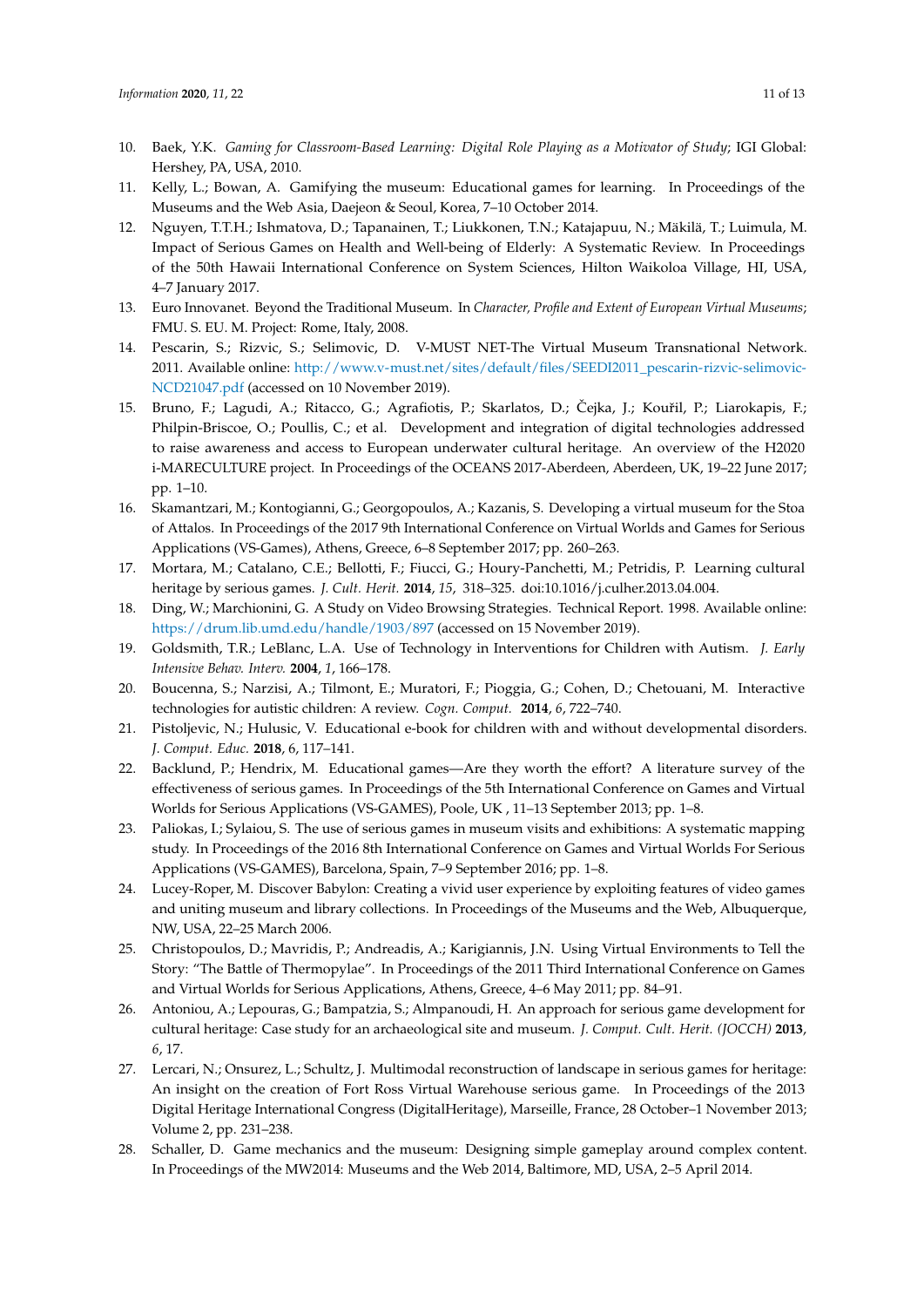- <span id="page-11-0"></span>29. Kidd, J. Gaming for affect: Museum online games and the embrace of empathy. *J. Curator. Stud.* **2015**, *4*, 414–432.
- <span id="page-11-1"></span>30. Hanes, L.; Stone, R. A model of heritage content in serious and commercial games. In Proceedings of the 2017 9th International Conference on Virtual Worlds and Games For Serious Applications (VS-Games), Athens, Greece, 6–8 September 2017; pp. 137–140.
- <span id="page-11-2"></span>31. Hanes, L.; Stone, R. A model of heritage content to support the design and analysis of video games for history education. *J. Comput. Educ.* **2019**, *6*, 587–612. doi:10.1007/s40692-018-0120-2.
- <span id="page-11-3"></span>32. EDUCAUSE Learning Initiative (ELI). 7 Things You Should Know about Game Based Learning. Available online: <https://library.educause.edu/-/media/files/library/2014/3/eli7106-pdf.pdf> (accessed on 31 October 2019).
- <span id="page-11-4"></span>33. Liarokapis, F.; Petridis, P.; Andrews, D.; de Freitas, S. Multimodal serious games technologies for cultural heritage. In *Mixed Reality and Gamification for Cultural Heritage*; Springer: Berlin, Germany, 2017; pp. 371–392.
- <span id="page-11-5"></span>34. Yim, J.; Graham, T.C.N. Using Games to Increase Exercise Motivation. In Proceedings of the 2007 Conference on Future Play, Toronto, ON, Canada, 15–17 November 2007; ACM: New York, NY, USA, 2007; pp. 166–173. doi:10.1145/1328202.1328232.
- <span id="page-11-6"></span>35. Kiourt, C.; Koutsoudis, A.; Markantonatou, S.; Pavlidis, G. THE 'SYNTHESIS' VIRTUAL MUSEUM. *Mediterr. Archaeol. Archaeom.* **2016**, *16*, doi:10.5281/zenodo.204961.
- <span id="page-11-7"></span>36. Kersten, T.P.; Tschirschwitz, F.; Deggim, S. Development of a virtual museum including a 4D presentation of building history in virtual reality. *Int. Arch. Photogramm. Remote Sens. Spat. Inf. Sci.* **2017**, *42*, 361.
- <span id="page-11-8"></span>37. Di Blas, N.; Paolini, P. Multi-user virtual environments fostering collaboration in formal education. *J. Educ. Technol. Soc.* **2014**, *17*, 54–69.
- <span id="page-11-9"></span>38. Vásquez, S.; Peñafiel, M.; Cevallos, A.; Zaldumbide, J.; Vásquez, D. Impact of Game-Based Learning on Students in Higher Education. In Proceedings of the 9th Annual International Conference on Education and New Learning Technologies (EDULEARN), Barcelona, Spain, 3–5 July 2017; p. 4356.
- <span id="page-11-10"></span>39. Soltani, P.; Vilas-Boas, J.P. Multi-user virtual environments for physical education and sport training. In *Cases on Immersive Virtual Reality Techniques*; IGI Global: Hershey, PA, USA, 2019; pp. 20–41.
- <span id="page-11-11"></span>40. Tisserand, Y.; Magnenat-Thalmann, N.; Unzueta, L.; Linaza, M.T.; Ahmadi, A.; O'Connor, N.E.; Zioulis, N.; Zarpalas, D.; Daras, P. Preservation and gamification of traditional sports. In *Mixed Reality and Gamification for Cultural Heritage*; Springer: Berlin, Germany, 2017; pp. 421–446.
- <span id="page-11-12"></span>41. Bozanta, A.; Kutlu, B.; Nowlan, N.; Shirmohammadi, S. Effects of serious games on perceived team cohesiveness in a multi-user virtual environment. *Comput. Hum. Behav.* **2016**, *59*, 380–388.
- <span id="page-11-13"></span>42. Klopfer, E.; Perry, J.; Squire, K.; Jan, M.F.; Steinkuehler, C. Mystery at the museum: A collaborative game for museum education. In Proceedings of the 2005 Conference on Computer Support for Collaborative Learning: Learning 2005: The Next 10 Years! International Society of the Learning Sciences, Taipei, Taiwan, 30 May–4 June 2005; pp. 316–320.
- <span id="page-11-14"></span>43. Hays, M.J.; Lane, H.C.; Auerbach, D. Must Feedback Disrupt Presence in Serious Games? In Proceedings of the AIED Workshops, Memphis, TN, USA, 9–13 July 2013.
- <span id="page-11-15"></span>44. Dell'Aquila, E.; Marocco, D.; Ponticorvo, M.; Di Ferdinando, A.; Schembri, M.; Miglino, O. *Educational Games for Soft-Skills Training in Digital Environments: New Perspectives*; Springer: Berlin, Germany, 2016.
- <span id="page-11-16"></span>45. Kultima, A.; Paavilainen, J. Creativity techniques in game design. In Proceedings of the 2007 conference on Future Play, Toronto, ON, Canada, 14–17 November 2007, pp. 243–244.
- <span id="page-11-17"></span>46. Parette, H.P.; Quesenberry, A.C.; Blum, C. Missing the boat with technology usage in early childhood settings: A 21st century view of developmentally appropriate practice. *Early Child. Educ. J.* **2010**, *37*, 335–343.
- <span id="page-11-18"></span>47. Sanford, K.; Starr, L.J.; Merkel, L.; Kurki, S.B. Serious games: Video games for good? *E-Learn. Digit. Media* **2015**, *12*, 90–106. doi:10.1177/2042753014558380.
- <span id="page-11-19"></span>48. Van der Vegt, W.; Westera, W.; Nyamsuren, E.; Georgiev, A.; Ortiz, I.M. RAGE architecture for reusable serious gaming technology components. *Int. J. Comput. Games Technol.* **2016**, *2016*, 3.
- <span id="page-11-20"></span>49. Ceipidor, U.B.; Medaglia, C.; Volpi, V.; Moroni, A.; Sposato, S.; Carboni, M.; Caridi, A. NFC technology applied to touristic-cultural field: A case study on an Italian museum. In Proceedings of the 2013 5th international workshop on near field communication (NFC), Zurich, Switzerland, 5 February 2013; pp. 1–6.
- <span id="page-11-21"></span>50. Ramić-Brkić, B. The Influence of Olfaction on the Perception of High-Fidelity Computer Graphics. Ph.D. Thesis, University of Warwick, Coventry, UK, 2012.
- <span id="page-11-22"></span>51. Posner, M.I.; Petersen, S.E. The attention system of the human brain. *Annu. Rev. Neurosci.* **1990**, *13*, 25–42.